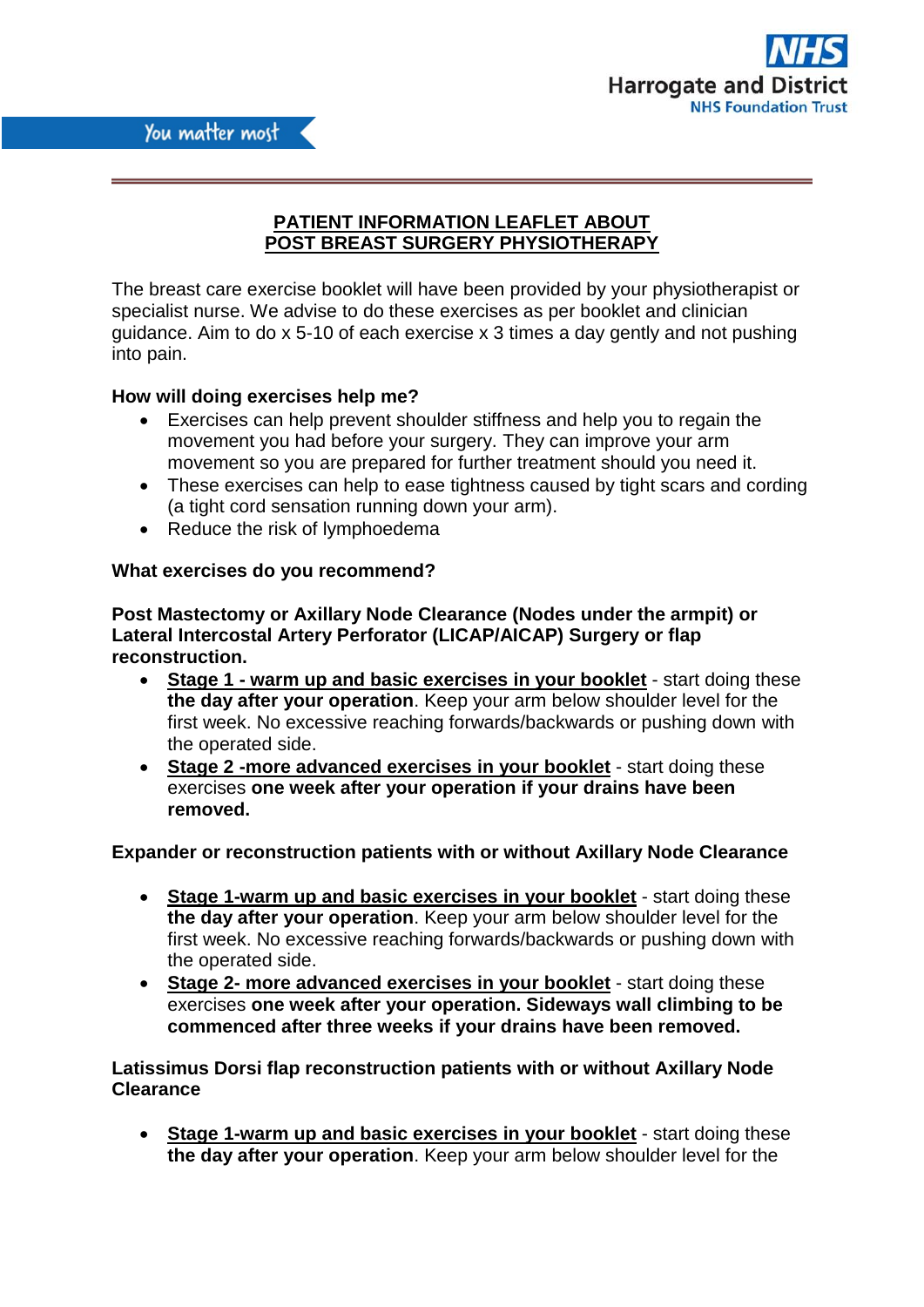

**first four** weeks. No excessive reaching forwards/backwards or pushing down with the affected side.

 **Stage 2-more advanced exercises in your booklet** - start doing these exercises after **four weeks after your operation if your drains have been removed.**

Complete the exercises slowly and gently. You should feel a gentle stretching or pulling sensation when you are doing these exercises but not sharp pain. You may find it helpful to take painkillers thirty minutes before you do them. Follow the instructions that come with the painkillers and do not take more than the recommended dose.

If you are having radiotherapy please continue with the exercises daily during treatment, even if you have full movement. It is recommended to also perform your exercises daily for six to eighteen months following radiotherapy, even if you have full movement.

### **When should I stop doing the exercises?**

Stop the exercises if you develop a seroma (a build-up of fluid in the breast, chest wall or back) a wound infection or healing problems or experience greater pain during or pain continues after you have finished the exercises.

## **Can I do housework and general exercise?**

For the first six weeks after your operation we advise you to use your unaffected arm for repetitive tasks. You can use your affected arm for light activities such as dusting and washing up as soon as you return home and it feels comfortable to do so. You can then gradually increase the tasks you do with your affected arm. It is important to maintain your general fitness by doing activities such as walking. You can start swimming again six weeks after your surgery if your wound has healed. Do not swim if you are having chemotherapy or radiotherapy.

If you want to return to the gym, please discuss this with your doctor, physiotherapist or breast care nurse beforehand. The active against cancer service offer several types of exercise classes and pre and post-surgery assessments. Please visit activeagainstcancer.org.uk for more details.

## **What changes should I expect after my surgery?**

- It is common to have swelling and bruising around your wound. This is part of the healing process.
- You may notice some changes in your skin sensation such as tingling, pins and needles, numbness or extra sensitivity, at your operation site, under your arm and in the inner part of your upper arm. This is caused by damage to very fine nerve endings in, and underneath, your skin. This should settle down over